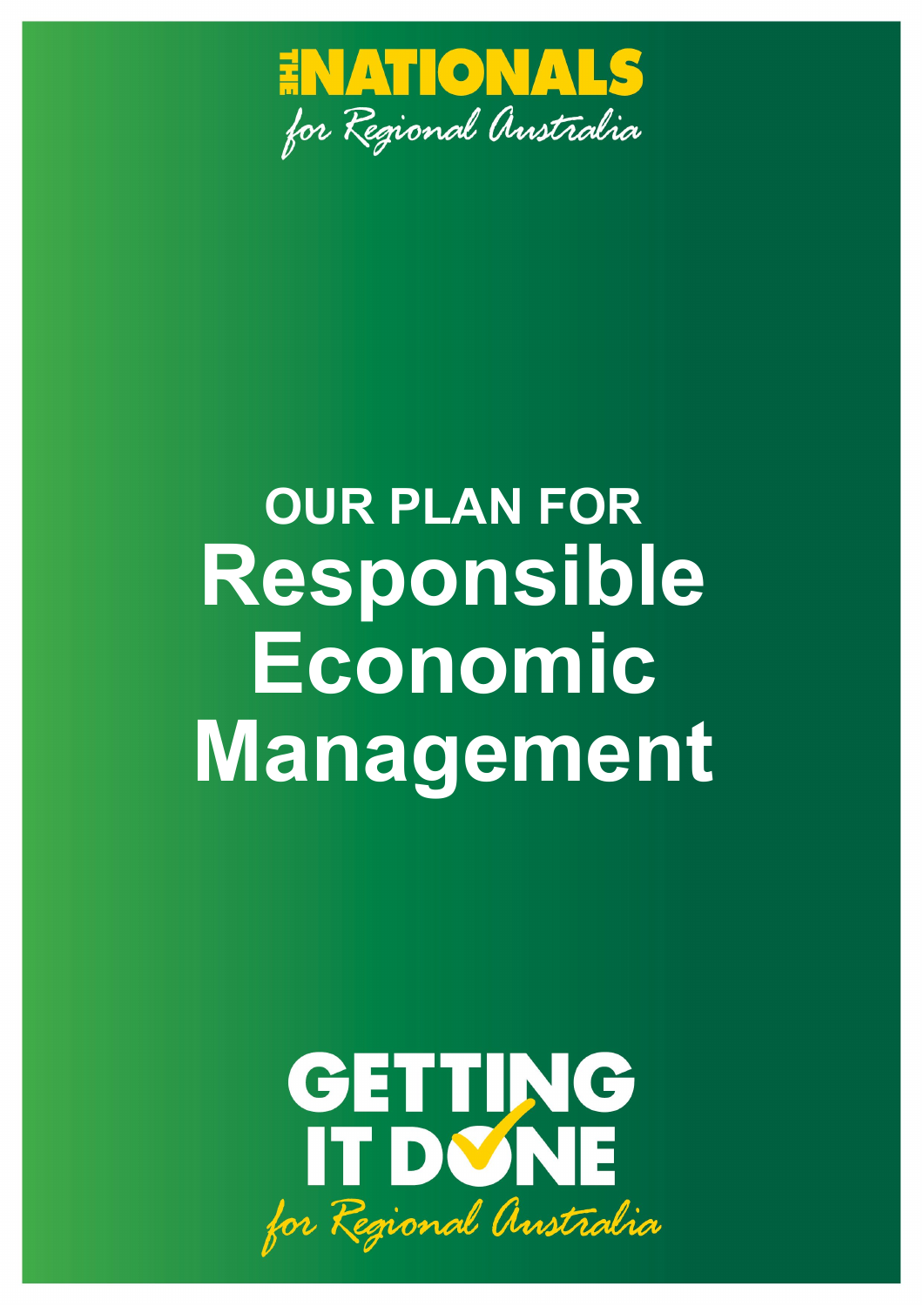# **Key points**

The Coalition Government has a **plan for a strong economy and a stronger future**. It is a plan that:

- Delivers more jobs, as the historic low unemployment rate of 4 per cent falls even further; supports small business; expands and modernises Australia's sovereign manufacturing capability; secures our supply chains; and invests more in infrastructure, skills and the digital economy.
- Provides temporary and targeted cost of living relief to millions of Australians.
- Invests to strengthen our regions, unlocks new frontiers of production and growth, and supports communities to build new industries.
- Makes a record investment in our health system and other essential services, including aged care, education, disability supports and women's safety.
- Invests in stronger borders, defence, national security and a resilient economy.

With the Coalition's speed limit on taxes, our recent Budget showed the **largest and fastest improvement to the bottom line in over 70 years,** worth \$103 billion**.**

The Coalition's **new policies are costed transparently** by the independent Treasury and Finance departments.

Additional spending on our election campaign commitments – beyond commitments in the 2022-23 Budget – **has been more than offset by additional savings.**

In fact, the net effect of our policies announced during the campaign is an almost **\$1 billion improvement to the Budget bottom line over the forward estimates**.

The Coalition has made significant progress rebuilding the economy and repairing the Budget as we emerge from the pandemic.

We entered the pandemic from a position of strength, with a balanced Budget. It took us six years to repair the damage of six years of Labor waste and neglect.

#### **Now is not the time to turn back to Labor's economic mismanagement.**

Labor has not delivered a balanced Budget since 1989 for one reason: **they can't manage money. And when they run out of money, they come after yours.**

**Only the Coalition has a plan for a strong economy and a stronger future.**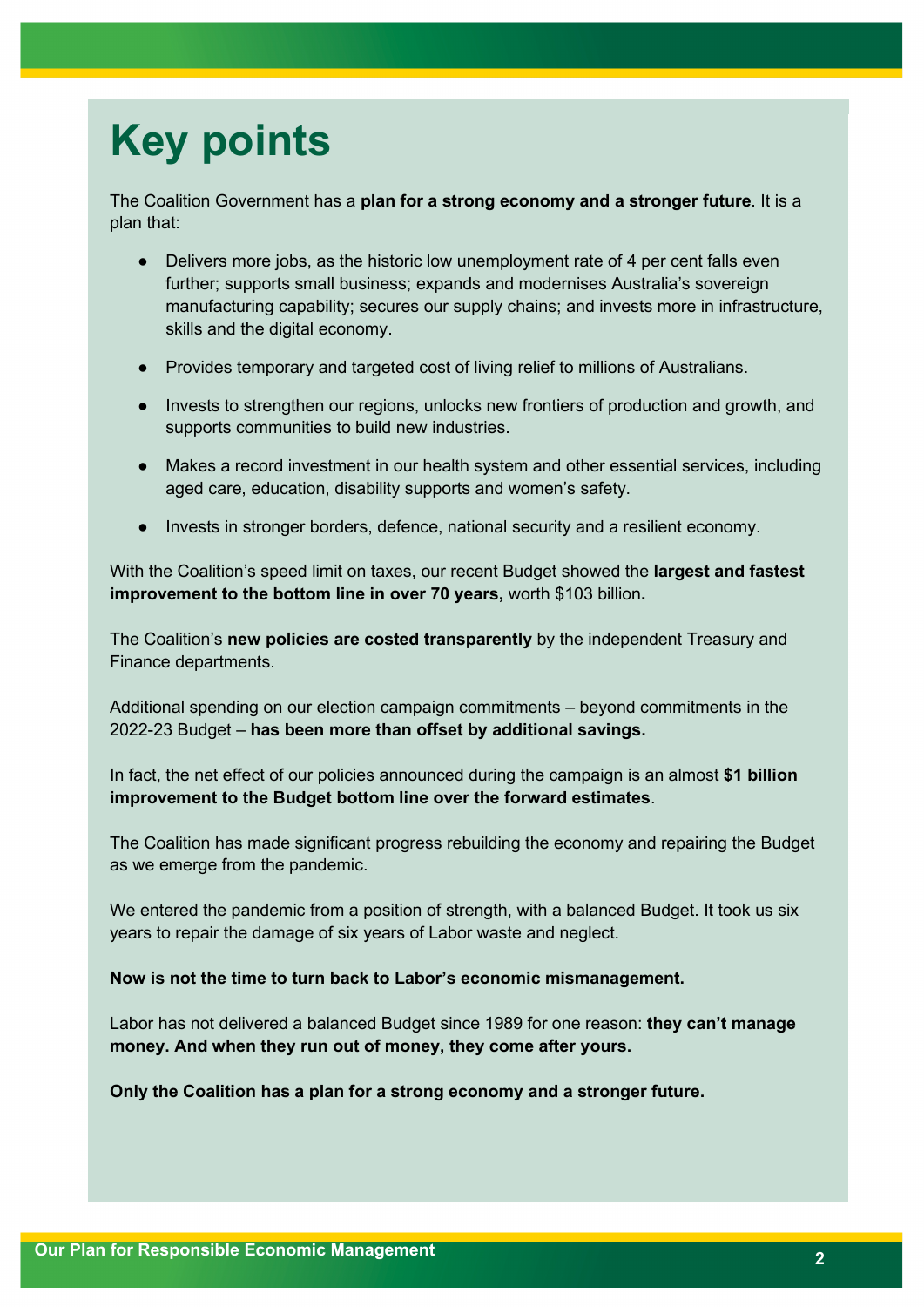#### **Under our strong economic management, we are:**

- Enabling Australians to keep more of what they earn, with an additional \$100 billion in **permanent tax relief** over the next four years.
- Maintaining our **record funding for public hospitals,** up from \$13.3 billion in 2012-13 under Labor to over \$27 billion in 2022-23.
- Guaranteeing cheaper medicines, with more than **2,900 new or amended medicine listings on the PBS** since we were elected in 2013, including treatments for cystic fibrosis, spinal muscular atrophy and bowel cancer.
- Locking in **\$318.9 billion in Commonwealth school funding** to 2029, including \$25.3 billion this year alone.
- **Investing over \$21 billion in our regions** to deliver the critical transport, industries, skills, water and communications infrastructure they need to thrive.
- Making record investments in **infrastructure, defence and border security**.

#### **A re-elected Coalition Government will:**

Ensure the Budget is **responsibly managed to drive sustainable growth and job creation** – led by the private sector – ensuring Australia is well placed to respond to future shocks. Our Economic and Fiscal Strategy is built on:

- Stabilising and then **reducing gross and net debt** as a share of the economy.
- Targeting a Budget balance, on average, over the course of the economic cycle that is consistent with the debt objective. This will be achieved by:
	- **controlling expenditure growth**, while maintaining the efficiency and quality of government spending and guaranteeing the delivery of essential services.
	- **supporting revenue growth** through policies that drive earnings and economic growth, while maintaining a tax-to-GDP ratio at or below 23.9 per cent of GDP.
	- using the Government's balance sheet to support **productivity-enhancing investments** that build a stronger economy, support private investment and create jobs.
	- **ongoing structural reforms** to boost economic growth.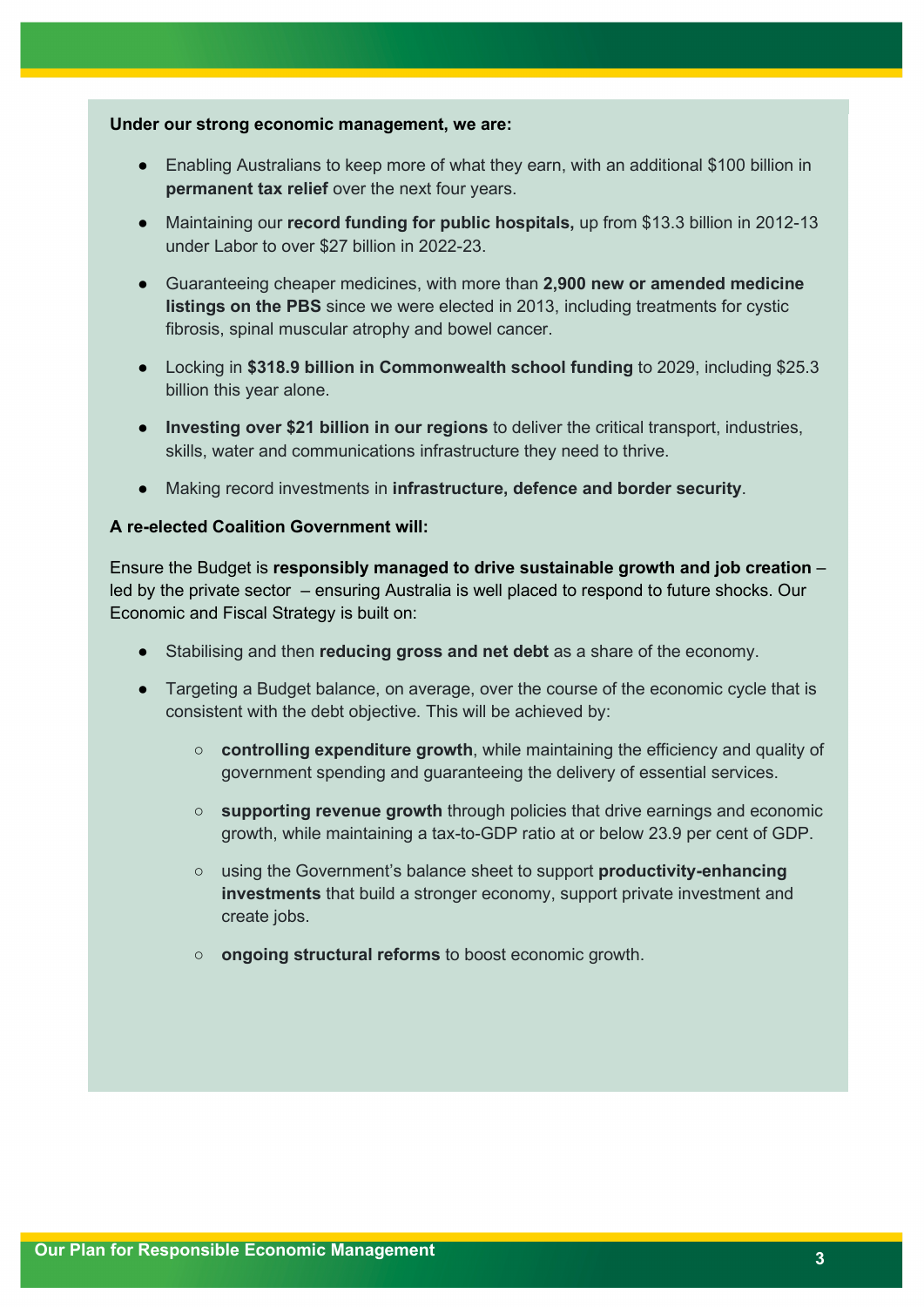# **Our Plan**

# **1. Strong Economy. Stronger Future.**

**A stronger economy is central to everything.** It is the key to creating more and better paying jobs. It is the necessary foundation to ensure the government is able to pay for the essential services Australians rely on.

The Morrison Government's economic plan has helped Australia weather the biggest economic shock since the Great Depression. We provided **\$314 billion in economic support to Australians during the pandemic** so we could make it through to the other side.

This included the JobKeeper program – the single biggest economic support program in Australia's history. The Reserve Bank of Australia says **JobKeeper saved at least 700,000 jobs** and Treasury said it prevented the unemployment rate from reaching 15 per cent. The support provided by the Coalition during the pandemic laid the foundations for a strong economic recovery.

We've outperformed all the major advanced economies, and are one of the few countries to **maintain a AAA credit rating** from the three major ratings agencies.

The economy has rebounded with force, with more Australians in work than before the pandemic. **Unemployment is down to 4 per cent**, the equal lowest in 48 years, and is expected to fall even further. This is significantly lower than the 5.7 per cent unemployment rate left by Labor.

In fact, unemployment, youth unemployment and underemployment all remain lower under the Coalition than when Labor was last in office. **Female unemployment is also at its lowest level since 1974.** 

Since the Coalition came to government, we have **created more than 1.9 million jobs**, and around two-thirds of these new jobs have been full-time. That's more than 50 per cent more jobs than the Rudd/Gillard/Rudd government, despite an economic crisis from the pandemic that was 30 times bigger than the Global Financial Crisis.

In the next five years, a re-elected Morrison Government will **create 1.3 million jobs, including 450,000 of those jobs in regional Australia.** Only the Coalition has a proven record of job creation.

### A strong economy helping to repair the Budget

The Morrison Government handed down the Budget on 29 March 2022, showing the **fastest and largest improvement in the budget bottom line – over \$100 billion – in more than 70 years**.

This improvement highlights the fiscal dividend of a strong economy, with more Australians in work and fewer Australians on welfare. Only the Morrison Government can be trusted to responsibly manage the Budget and guarantee the essential services Australians rely on.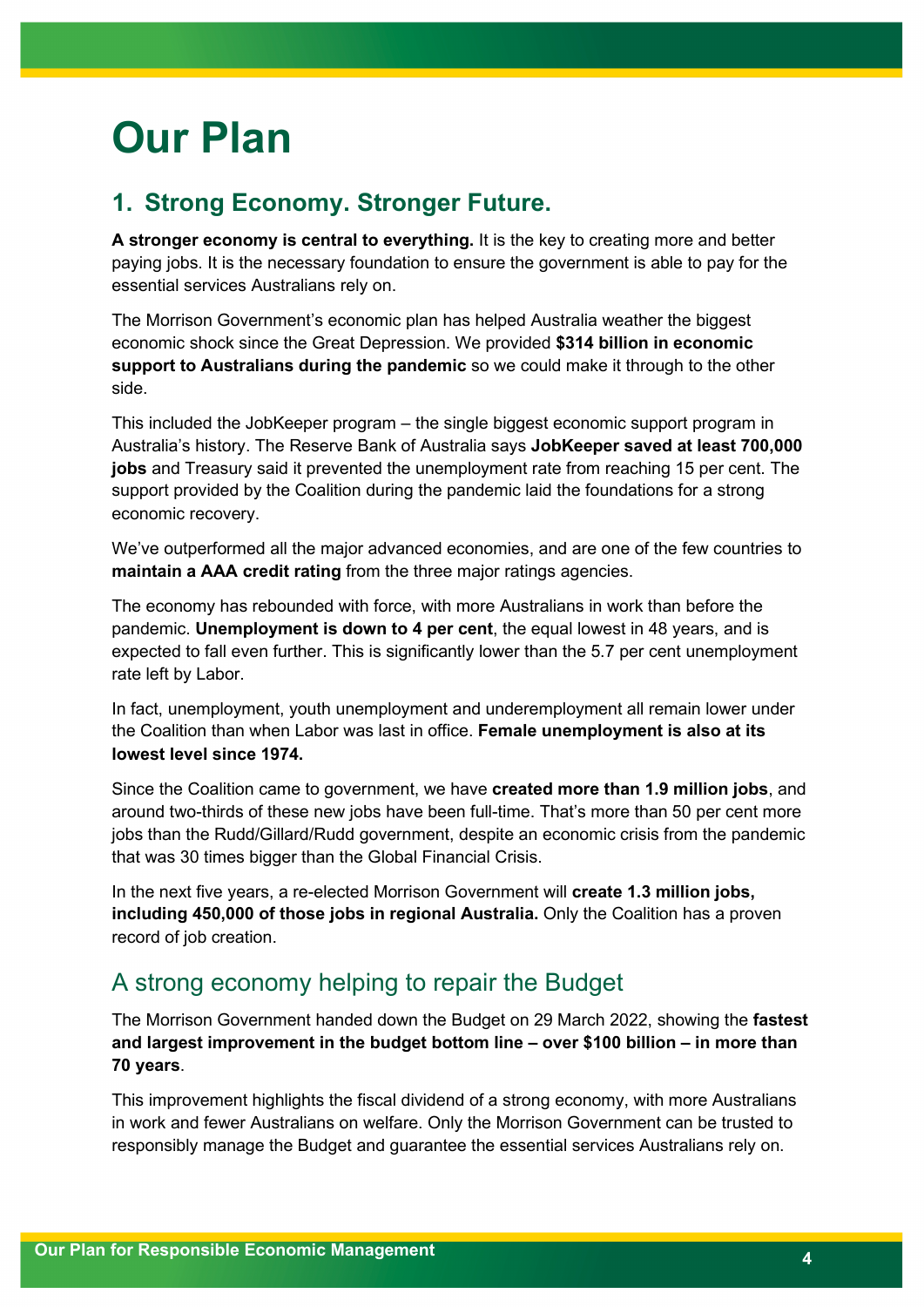Since coming to government, the Coalition has made steady progress to repair the Budget, **delivering a balanced budget in 2018-19, the first time in 11 years.**

This responsible management meant we had the fiscal firepower when COVID-19 struck.

We were able to provide more than **\$350 billion in health and economic support**, all while managing to provide **record funding for the essential services** – education, health, roads and the NDIS.

**Labor's mismanagement** of the Budget in the Rudd/Gillard/Rudd years meant they weren't able to properly fund the most essential government services.

Labor stopped listing new medicines on the Pharmaceutical Benefits Scheme because they ran out of money. Because Labor couldn't manage the Budget, they put Australians' health care on hold. They also slashed the Defence budget, reducing it to the lowest level since 1938. **All while they baked in tens of billions of unfunded spending**.

### Ensuring Australia is well placed to respond to future shocks

We're **turning the corner on debt** and setting a course to reduce it over the medium term as we begin to **rebuild fiscal buffers** to ensure we are prepared for any future shocks.

Gross debt as a share of GDP is expected to peak at 44.9 per cent of GDP at 30 June 2025, **four years earlier than projected** at the end of last year. Gross debt is then projected to fall steadily over the decade, to be **10 percentage points lower than projected** at the end of last year.

#### **We're reducing debt over the medium term, not through higher taxes, but by our responsible budget management and by growing the economy.**

Despite the impact of the pandemic, we continue to have lower debt as a share of gross domestic product than many other advanced economies and we remain one of only a few countries to **maintain a AAA credit rating** from all three major ratings agencies.

### Keeping taxes low

The Coalition will continue to put a **speed limit on taxes**, to keep the economy strong, keep expenditure under control and create more jobs. **Keeping taxes below 23.9 per cent of GDP places a discipline on spending** and ensures higher taxes do not stifle investment, workforce participation and economic growth.

We are delivering income **tax relief for more than 11 million Australians** and have reduced small business tax rates to their lowest in 50 years. Under our plan, more than \$100 billion in permanent tax cuts will be delivered over the next four years, helping Australians manage cost of living pressures, encouraging workforce participation, rewarding hard work and delivering a stronger economy.

**Keeping taxes low is central to our economic plan**. During this election, the Coalition has given clear commitments to the Australian people. Our **Lower Tax Guarantee** includes:

- No new taxes on Australian workers.
- No new taxes on retirees.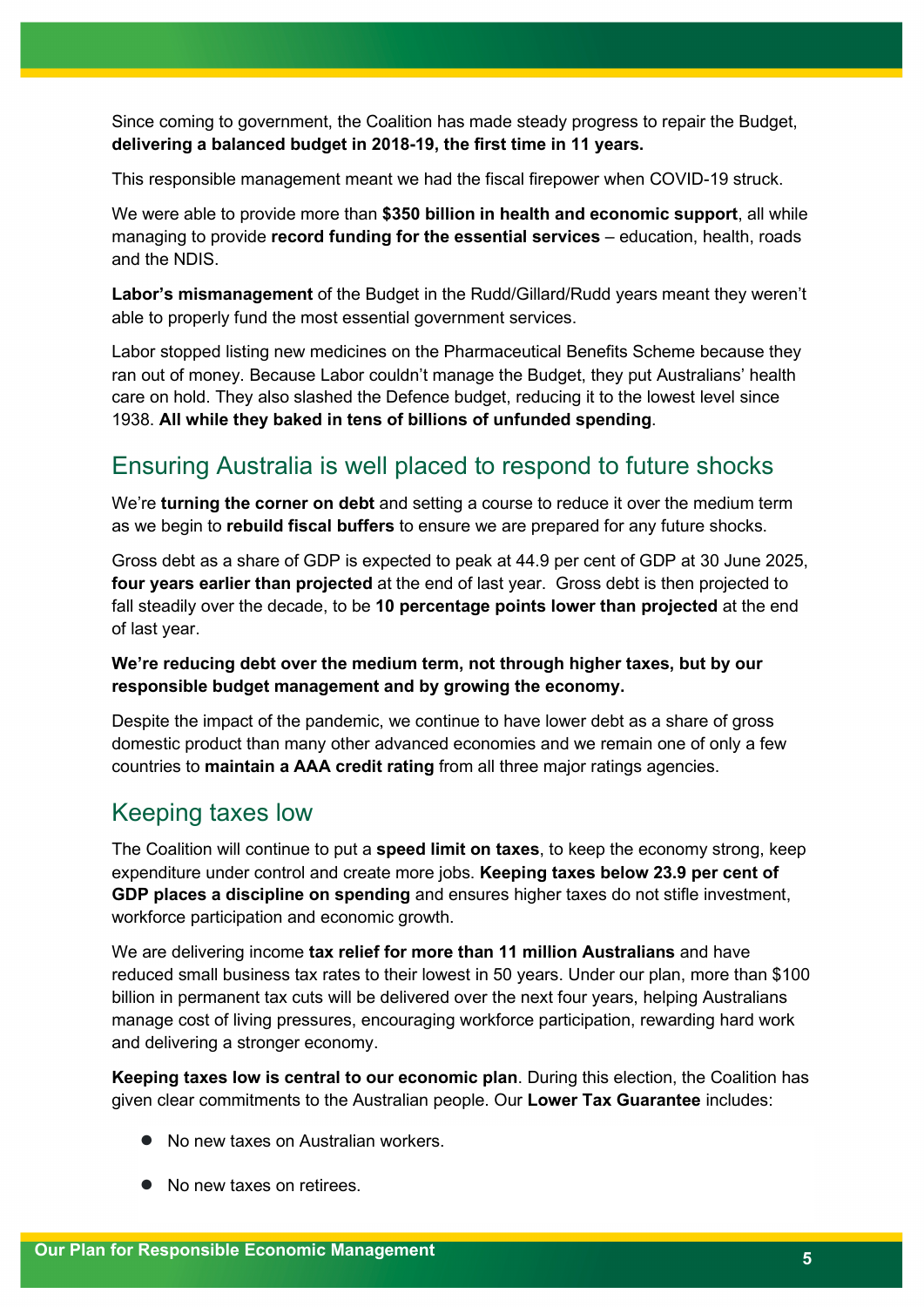- No new taxes on superannuation.
- **No new taxes on small businesses.**
- No new taxes on housing.
- No new taxes on electricity.

Labor believes in high taxes. **It sees the tax system as a blank cheque to fund excessive spending**, which ends up weakening the economy and costing jobs. At the last election, Labor promised \$387 billion of higher taxes.

### Addressing cost of living pressures

We know international pressures and war in Europe are pushing up the cost of living at home. Higher fuel, food and shipping costs are stretching household budgets. Through our strong economic management, we've responded quickly with a **targeted cost of living package** to ease financial pressures on Australians.

We have **cut fuel excise in half for six months**, saving a family with two cars who fill up once a week around \$30 a week or around \$700 over the next 6 months. In April, we delivered a \$250 cost of living payment to nearly 6 million pensioners, welfare recipients, veterans and eligible concession card holders.

We're providing lower taxes, with around 10 million Australians to receive further tax relief of up to \$1,500 this year, which includes the **new one-off \$420 cost of living tax offset** for low and middle income earners.

During the election we have announced we're **expanding eligibility for the Commonwealth Seniors Health Card and freezing deeming rates for two years**, giving more seniors income certainty. We're cutting the price of medications listed on the PBS by \$10 per general script.

We're also helping more **Australians buy their first home** by allowing them to use up to 40 per cent of their superannuation to get into the property market.

All while keeping downward pressure on household costs, like child care fees and electricity prices, while increasing bulk billing rates for GP visits.

### Guaranteeing the essentials

**A strong economy and a strong Budget enables the Coalition to guarantee the essential services that Australians rely on.** 

#### **The Coalition has delivered record levels of funding for health, aged care, education and disability support.**

The Coalition has modernised and strengthened essential services, improving access for all Australians. Under the Coalition, we are delivering:

● Record investment in our health system to deliver world class care through Guaranteeing Medicare and ensuring access to affordable medicines.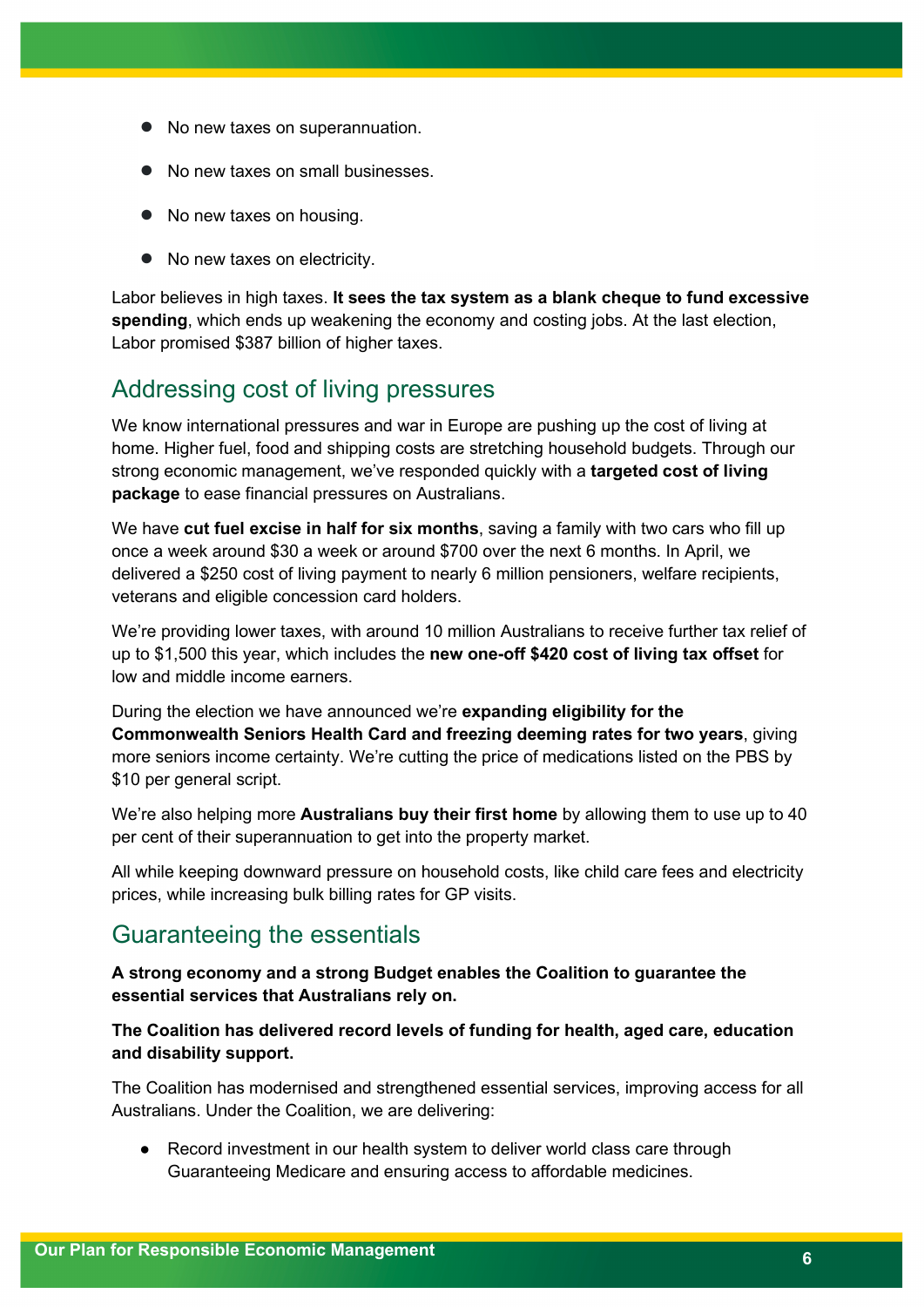- Record \$3 billion investment for mental health services as part of our Mental Health and Suicide Prevention Plan.
- Permanent and universal telehealth with more than 100 million services to over 17 million people since March 2020.
- \$19.1 billion in our response plan to the Aged Care Royal Commission that we initiated.
- \$33.9 billion in the NDIS in 2022-23 to support over 500,000 Australians who have permanent and significant disability, growing to \$44.6 billion in four years.
- \$318.9 billion in Commonwealth school funding to 2029, including \$25.3 billion this year alone.
- \$11 billion in child care in 2022-23 with 280,000 more children in child care under the **Coalition**
- \$5.5 billion to the priorities of women's safety, economic security and health across two Women's Budget Statements.

# **2. Coalition Commitments**

#### **The Coalition's spending commitments are fully costed.**

Overall, our policy commitments will improve the Budget bottom line outlined in the 2022 Pre‑election Economic and Fiscal Outlook (PEFO) by **almost \$1 billion over the forward estimates**, building on the \$103 billion improvement in the budget bottom line in the 2022-23 Budget.

This budget improvement is inclusive of \$2.3 billion in new spending commitments over the forward estimates, with important investments in our health system, seniors and housing policy designed to address cost of living pressures. These commitments are more than offset by savings of \$3.3 billion over the forward estimates.

Over the election campaign, the Coalition has made significant policy announcements to date including Our Plans for:

- More Australian Jobs
- Forestry
- Strengthening Australia's World Class Health System
- Housing and Home Ownership
- Resources
- Western Australia
- Keeping Australians Safe on our Roads
- Lower Taxes
- Addressing Youth Crime and Anti-Social Behaviour in Alice Springs
- The Great Barrier Reef
- Tasmania
- Protecting Australians Online
- Accessible and Affordable Child Care
- Aged Care
- Raising School Standards
- South Australia
- Small and Family Business
- Growing Our Sovereign Defence Industry
- Australia's Tourism Recovery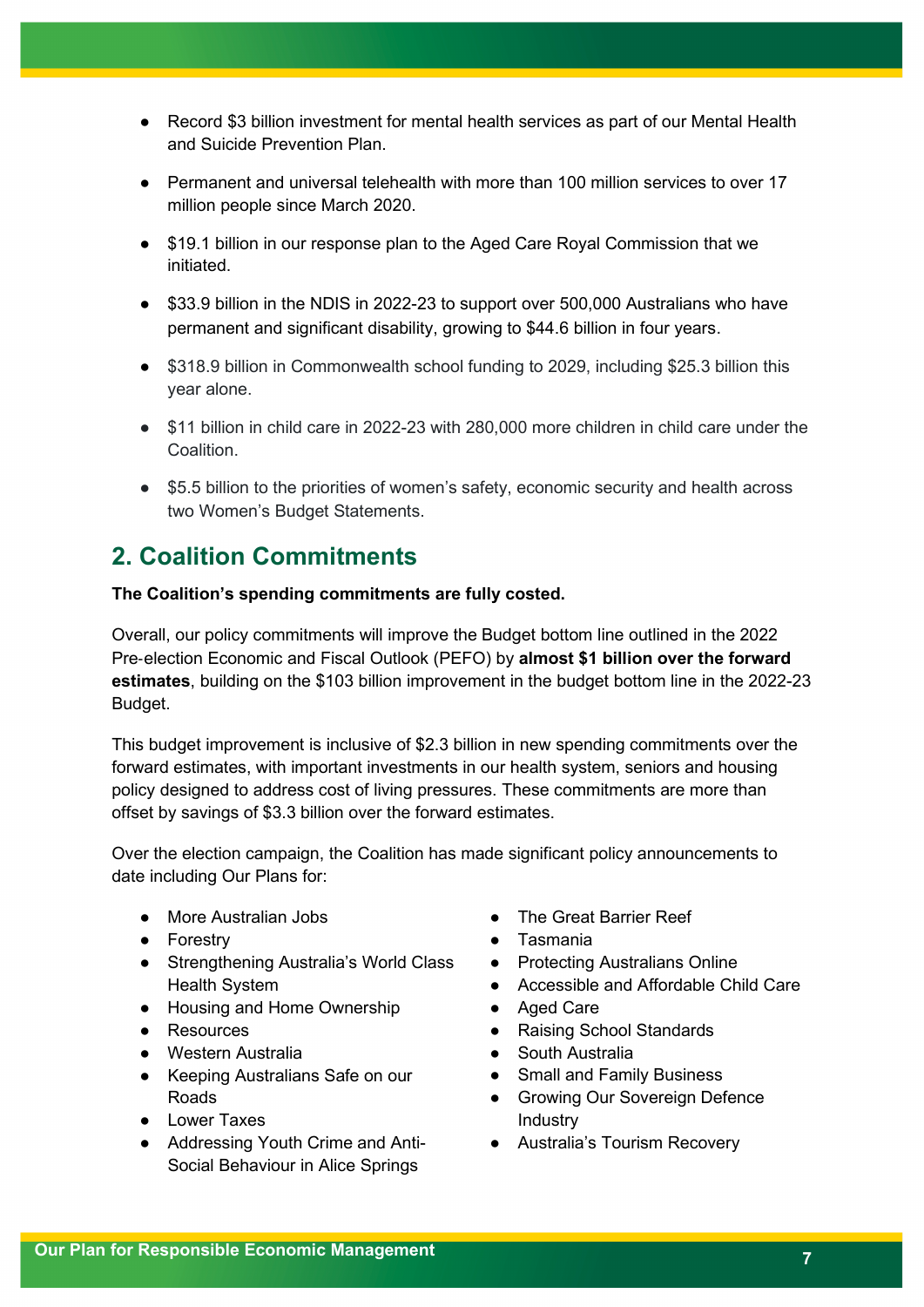- Women's Safety, Economic Security and Health
- Safe and Secure Australia
- Apprenticeships and a Skilled **Workforce**
- Agriculture and Fisheries
- Modern Manufacturing
- Central Coast
- Growing the Data and Digital Economy
- Protecting our Border
- Supply Chain Resilience
- Sport
- **Multicultural Communities**

| <b>Reconciliation of Coalition</b><br><b>Commitments</b>         | 2022-23<br>\$m\$ | 2023-24<br>\$m\$ | 2024-25<br>\$m\$ | 2025-26<br>\$m\$ |
|------------------------------------------------------------------|------------------|------------------|------------------|------------------|
| 2022 PEFO Underlying Cash Balance                                | $-77,937$        | $-56,525$        | $-47,093$        | $-42,936$        |
| Net impact on Underlying Cash of<br><b>Coalition commitments</b> | $+79$            | $+169$           | $+343$           | +386             |
| Coalition Underlying Cash Balance *                              | $-77,858$        | $-56,356$        | $-46,750$        | $-42,550$        |

^ Totals may not add due to rounding.

\*This does not include the expected positive impact on Public Debt Interest.

# **3. Agency Resourcing**

A re-elected Coalition Government will ensure **value for money** remains a focus in the Australian Public Service as it returns to post-COVID-19 conditions.

We will return the Efficiency Dividend on departmental funding to 2 per cent for three years from 2022-23 to 2024-25 (a temporary adjustment of just 0.5 per cent), stepping down to 1.5 per cent in 2025-26 and returning to the base rate of 1 per cent in 2026-27.

This modest increase is **half the 4 per cent peak imposed by Labor** during their last full year in office.

**All existing exemptions** that currently apply to the base Efficiency Dividend or Efficiency Dividend extension outlined in the 2019-20 Mid-Year Economic and Fiscal Outlook will continue to apply. This includes, for example, exemptions for agencies such as the National Disability Insurance Agency, ABC, SBS, Safe Work Australia, and small entities with an Average Staffing Level of under 200. As well, further exemptions to this policy will apply to Emergency Management Australia and the recently created National Recovery and Resilience Agency.

This policy will reduce departmental funding to government agencies by \$2.7 billion over the forward estimates, reducing overall departmental expenses over the period from \$327.3 billion to \$324.6 billion.

**The reduction is \$300 million less than the \$3 billion reduction in departmental funding that Labor has already committed to in this campaign**. In contrast to a prescriptive Labor approach, the Coalition believes department secretaries and agency heads are best placed to choose appropriate and sensible ways to secure efficiency and productivity gains within their respective organisations.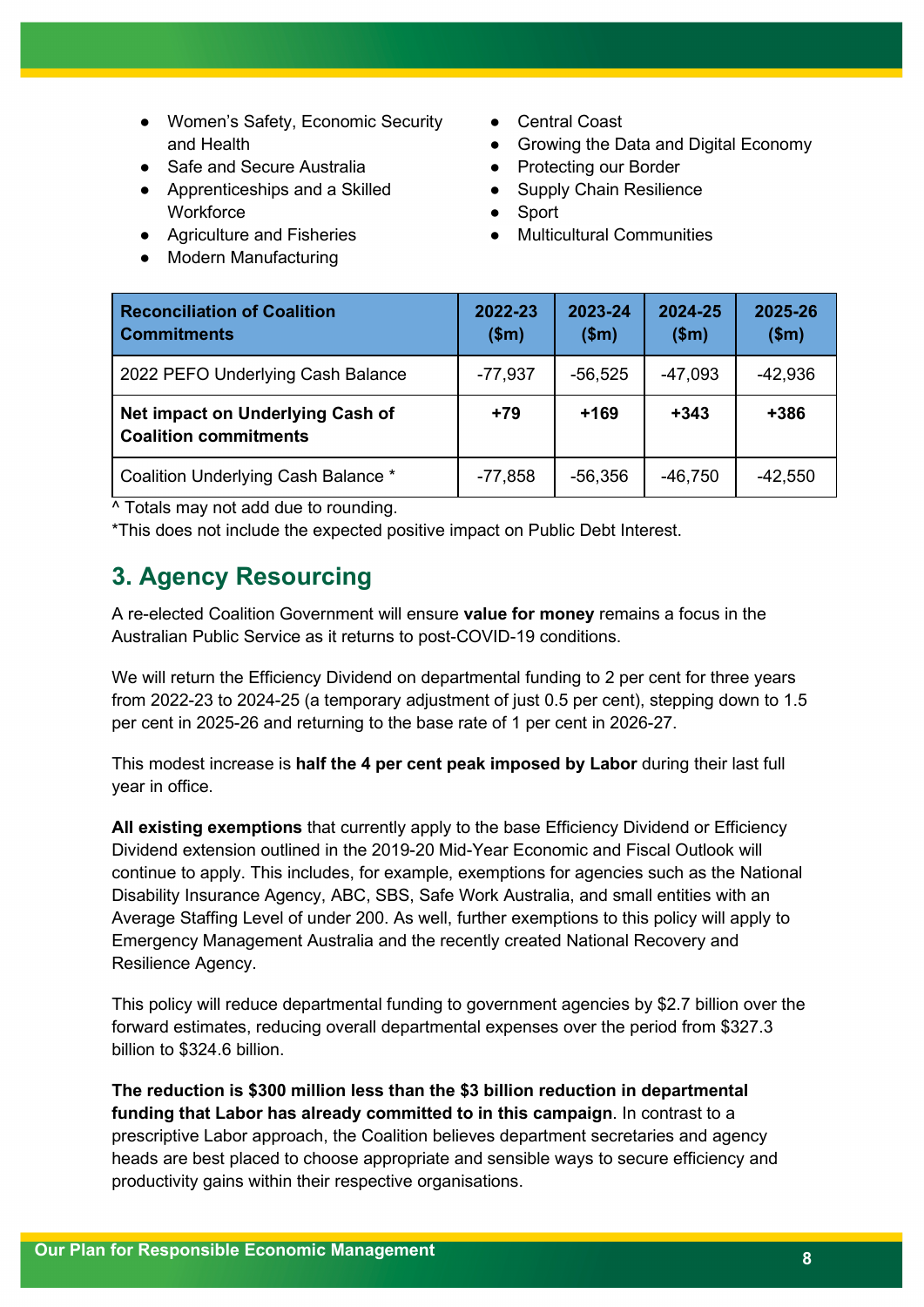The Morrison Government will **not be prescriptive about the types of expenditure where efficiency and productivity improvements are most sensibly achieved**. In contrast to Labor's one-size-fits-all ideological approach to government administration, we recognise that there are better outcomes for the public when there is flexibility for departmental secretaries and other agency heads to make decisions.

A re-elected Morrison Government will also **improve an imbalance that exists between the contributions made by Commonwealth agencies to the Commonwealth Superannuation Corporation (CSC)** and the corresponding costs for the superannuation entitlements accrued by their employees who are members of the defined benefit Public Sector Superannuation (PSS) scheme.

The 2020 Long Term Cost actuarial report for the PSS found that the employer contribution rate required to fund the superannuation benefits accrued by PSS members from 2020-21 to 2022-23 has risen to 32.5 per cent, while the employer contribution for PSS members is only 16.8 per cent, based on a now outdated triennial cost report.

Our policy will increase the employer contribution rate to 20 per cent, improving the Budget bottom line by \$653 million over the forward estimates.

While it is more than reasonable to expect agencies to pay a greater share of the costs incurred due to their employment arrangements, the reduction in the current employer contribution imbalance is modest and is not expected to materially impact their operations.

**No changes** are proposed to the employer contribution rates for any other Commonwealth defined benefit schemes, such as the Commonwealth Superannuation Scheme or the **military schemes, and there are no impacts on either employee contributions or superannuation entitlements.**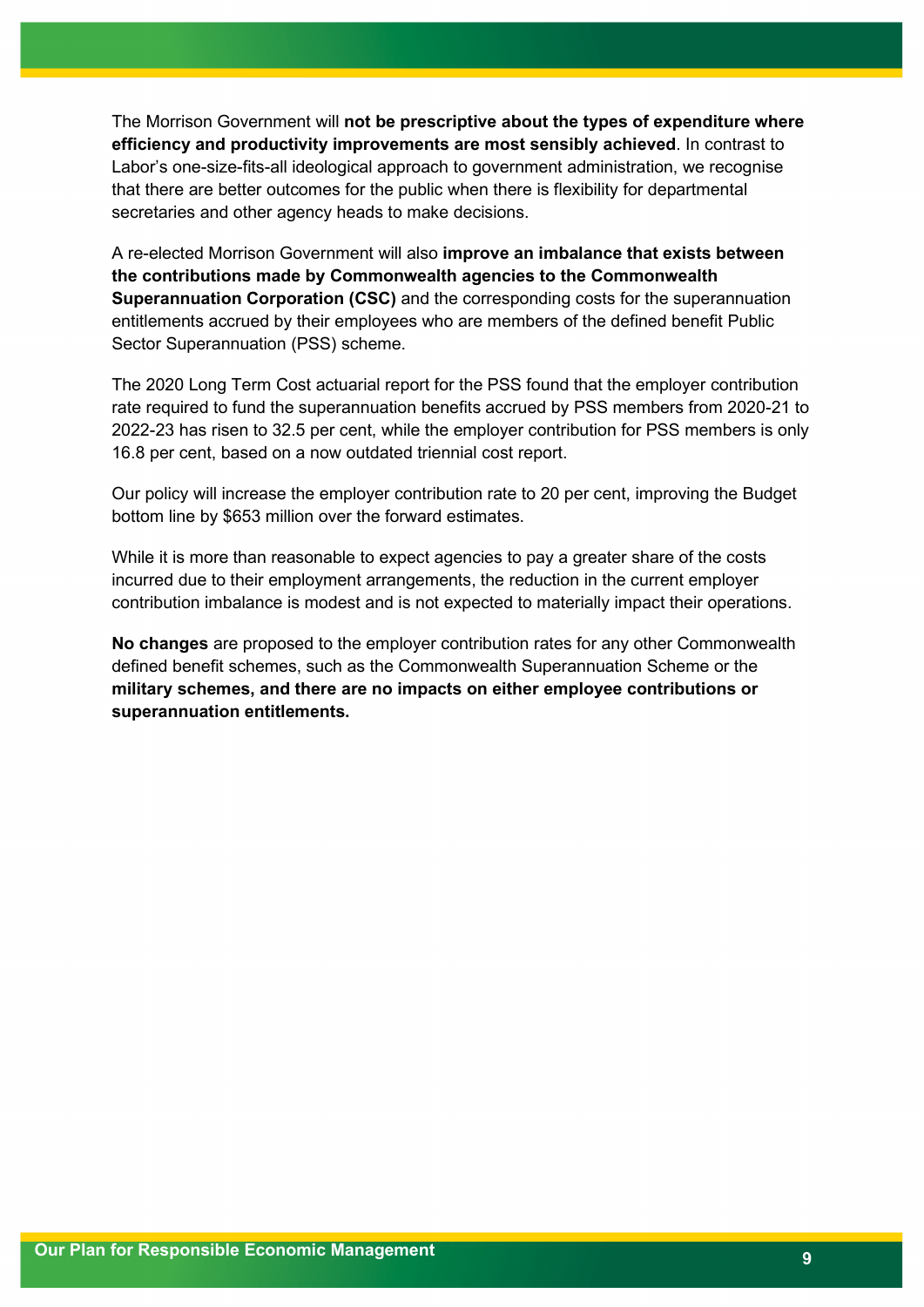# **Our Record**

**Three years ago, we said to the Australian people that under the Coalition the economy would be stronger, and we delivered.**

We said that more people would be in work, **and we delivered.**

We said that taxes would be lower, essential services would be guaranteed, we would list more drugs on the Pharmaceutical Benefits Scheme and we would invest more in national security and defence, **and we delivered.**

Despite the biggest economic shock since the Great Depression and the first global pandemic in more than a century, **we have kept our promises to the Australian people.**

The Coalition has an economic plan that is working, with **a faster and stronger economic recovery than all major advanced economies**. Faster and stronger than the United States, the United Kingdom, France, Germany, Italy, Canada and Japan.

**Our Budget turnaround is the biggest in over 70 years** – a \$103 billion improvement in the Budget bottom line since last year.

**This is not luck – it's the result of an economic plan that is working.** 

Today, **394,000 more Australians are in work than before the pandemic**. Unemployment is on the way down to its lowest rate in some 50 years. Female unemployment today at its lowest level since 1974. Youth unemployment is at 8.3 per cent, down from a than 12 per cent when Labor left office.

More people are in a trade apprenticeship than in recorded history. Our Government has helped more than 300,000 Australians into a home in just the last three years. We have made taxes lower for more than 11 million Australians, rewarding aspiration and hard work. And more than 3.6 million small businesses, the backbone of our economy, are on the lowest company tax rates in 50 years.

We **entered the pandemic from a position of economic strength having balanced the Budget** and repaired the damage of six years of Labor waste and neglect. While the economic fallout from the pandemic was 30 times as large as the Global Financial Crisis, Australia has emerged stronger and even better-placed to seize the opportunities that lie ahead.

We've already made significant progress rebuilding our economy and repairing the Budget. We've outperformed all the major advanced economies, and are one of the few countries to maintain a AAA credit rating from the three major ratings agencies. **On almost every measure – growth, jobs, debt levels, fatality rates, vaccine rates – Australia's recovery is leading the advanced world.**

**This is the Morrison Government's record during one of the most challenging times our nation has faced.**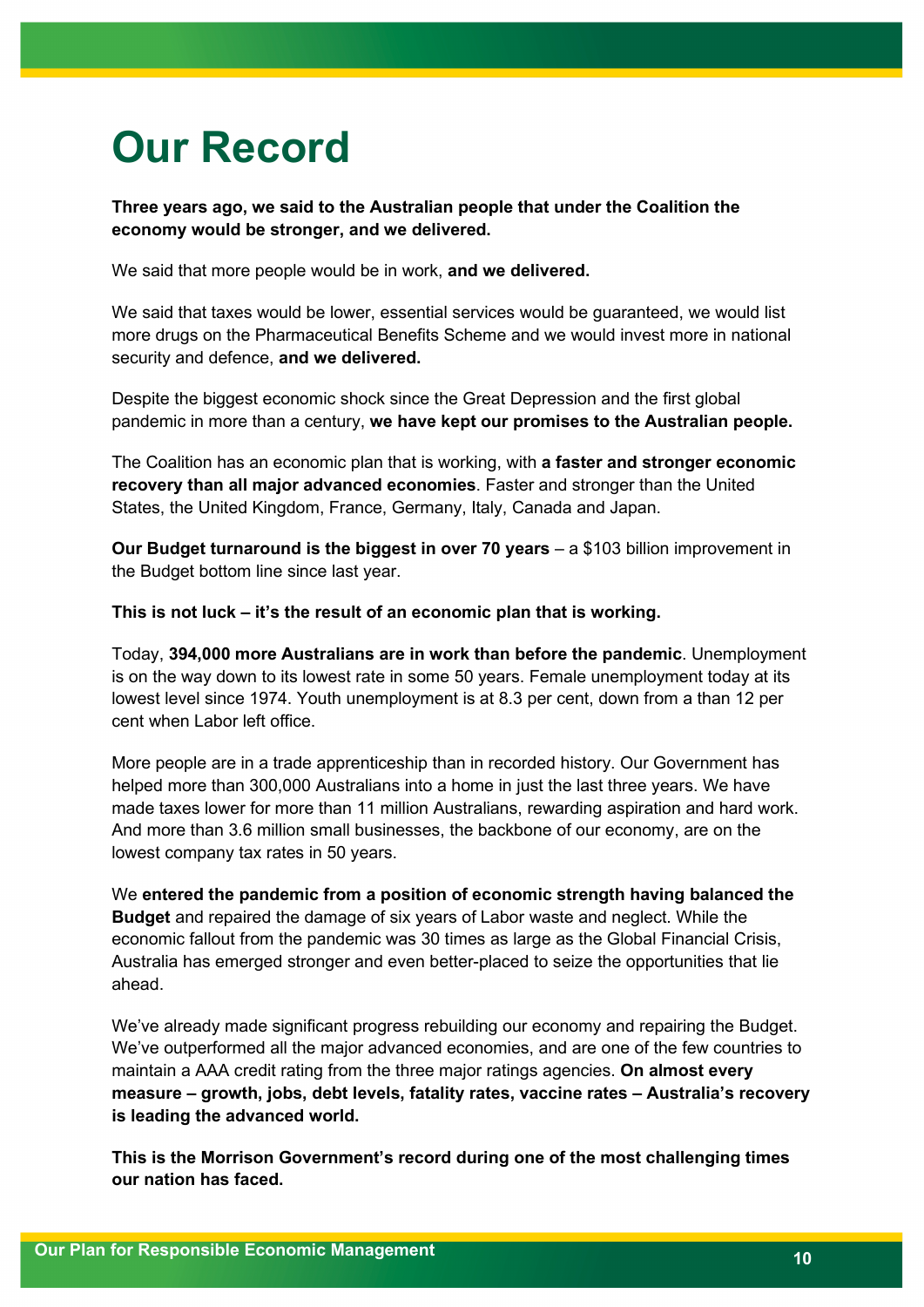# **The Risk of Labor**

#### **Labor has no economic plan.**

Over the last 30 years, **Labor** governments have, on average, delivered **higher unemployment, higher interest rates, higher electricity prices and higher taxes** on Australian workers and small businesses.

#### And **not a single balanced budget.**

Labor leader **Albanese** has argued for **higher taxes on retirees, housing, families, small businesses and inheritances.**

The best economic document Albanese's Labor can produce is a 13-page pamphlet supporting higher taxes on mining, uncapped public service staffing and announcing yet another review.

The document gives the green light to uncapped "...spending to generate a Budget position that will allow us to reduce debt as a share of the economy over time."

At the last election, Bill Shorten said we could tax our way into surplus.

#### **Now Albanese is saying we can spend our way out of debt.**

The truth is, **Labor can't manage money.**

#### That means **higher deficits, higher debt, higher interest rates, higher costs of living and higher taxes.**

In an election about jobs, **Albanese doesn't know the unemployment rate.**

In an election about the cost of living, **Albanese doesn't know the cash rate.**

And in an election about economic management, he has not put forward a single policy for independent costing by either the Parliamentary Budget Office or the Treasury and Finance departments.

#### **Labor can't say how they'll pay for their promises.**

Albanese has never held a financial portfolio. He's never delivered a budget. He's never held a national security portfolio.

The Labor leader was part of a government that cut defence spending to the lowest level since 1938 as a share of the economy.

On major policy issues – like border security, taxes, mining and energy – Albanese flip-flops. He's too weak to stand up to the unions, the Greens or fake independents.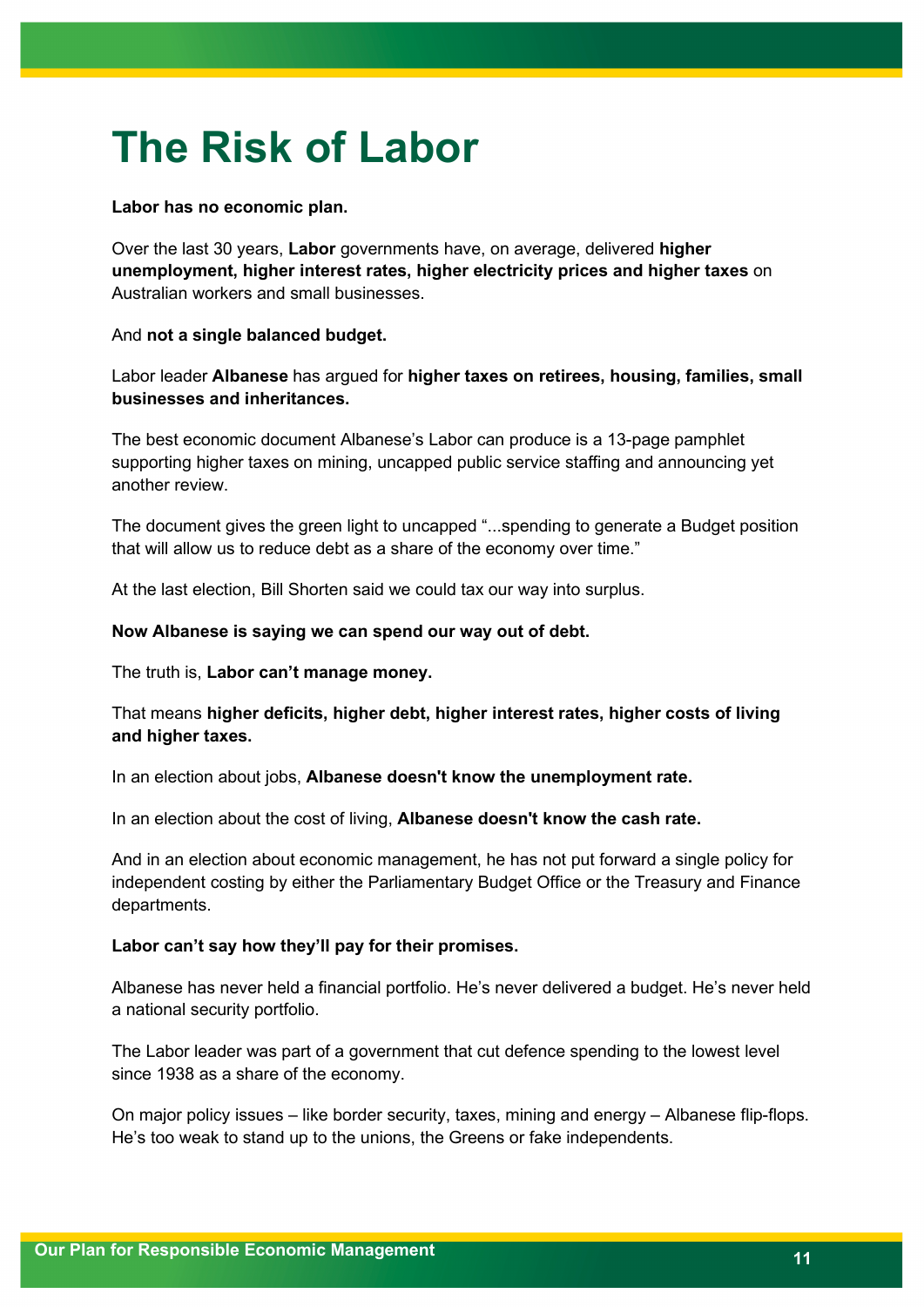#### **Labor will always tax more.**

#### **Labor will always spend more.**

Labor would have spent over \$80 billion more during the pandemic, including \$6 billion of taxpayers' money for Australians to get vaccinated, even though they'd already been vaccinated.

Labor's spending includes more than \$25 billion of election promises, \$52.3 billion in hidden costs, \$61 billion in "door left open" policies and \$302 billion in so-called "platform" promises, the details of which will be kept from Australians until after the election.

But we know how Australians will pay.

Labor will dust off the **\$387 billion of higher taxes** they promised at the last election.

#### **Higher taxes on income, family businesses, superannuation, retirees and housing**.

#### **In uncertain times, Australia can't risk Labor.**

The **Australian people have the choice** between the Morrison Government that is delivering a strong economy and a stronger future or Anthony Albanese's Labor Party that just does not get the economy and is too weak to stand up to the Greens or the unions.

| <b>COALITION</b>                                                                                                                | <b>LABOR</b>                                                                                                                                                                       |
|---------------------------------------------------------------------------------------------------------------------------------|------------------------------------------------------------------------------------------------------------------------------------------------------------------------------------|
| <b>Costings</b><br>37 costings lodged with the independent<br>Treasury and Finance departments during<br>the election campaign. | <b>Costings</b><br><b>0 costings lodged with either the independent</b><br>Parliamentary Budget Office or the Treasury<br>and Finance departments during the election<br>campaign. |
| <b>Budget balance</b><br>Delivered a balanced Budget in 2018-19.                                                                | <b>Budget balance</b><br>Labor has not delivered a single balanced<br>Budget in over 30 years.                                                                                     |
| <b>Economic growth</b><br>The economy is forecast to grow by 4.25<br>per cent in 2021-22.                                       | <b>Economic growth</b><br>2.1 per cent when Labor left office.                                                                                                                     |
| <b>Unemployment rate</b><br>4.0 per cent (Mar-22)                                                                               | <b>Unemployment rate</b><br>5.7 per cent (Sept-13)                                                                                                                                 |
| Youth unemployment rate<br>8.3 per cent (Mar-22)                                                                                | Youth unemployment rate<br>12.7 per cent (Sep-13)                                                                                                                                  |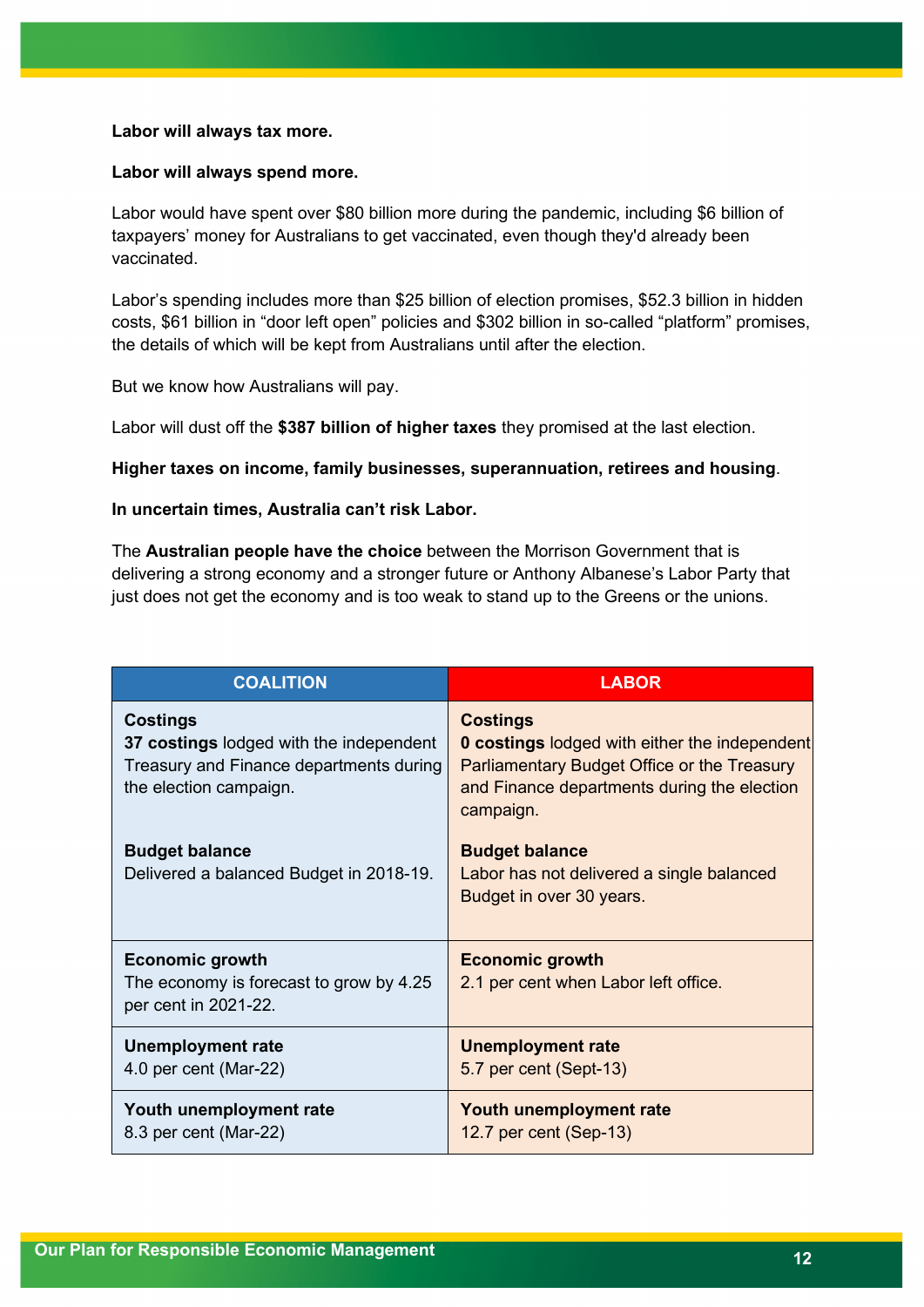| <b>COALITION</b>                                                                                                                                                                                                                                                                                                                                                        | <b>LABOR</b>                                                                                                                                                                                                                                                                                                                                                                                                                                                                           |
|-------------------------------------------------------------------------------------------------------------------------------------------------------------------------------------------------------------------------------------------------------------------------------------------------------------------------------------------------------------------------|----------------------------------------------------------------------------------------------------------------------------------------------------------------------------------------------------------------------------------------------------------------------------------------------------------------------------------------------------------------------------------------------------------------------------------------------------------------------------------------|
| <b>Women's Workforce Participation</b><br>62.2 per cent in March 2022, following a<br>record high of 62.4 per cent in February<br>2022.                                                                                                                                                                                                                                 | <b>Women's Workforce Participation</b><br>58.7 per cent in September 2013.                                                                                                                                                                                                                                                                                                                                                                                                             |
| Tax cap<br>23.9 per cent of GDP                                                                                                                                                                                                                                                                                                                                         | Tax cap<br>Uncapped                                                                                                                                                                                                                                                                                                                                                                                                                                                                    |
| Small business tax rate<br>25 per cent (2021-22)                                                                                                                                                                                                                                                                                                                        | <b>Small business tax rate</b><br>30 per cent (2013-14)                                                                                                                                                                                                                                                                                                                                                                                                                                |
| <b>Taxes</b><br>Lower taxes guaranteed - no new taxes<br>on Australian workers, retirees,<br>superannuation, small businesses,<br>housing or electricity.                                                                                                                                                                                                               | <b>Taxes</b><br>Promised \$387 billion of higher taxes at the<br>last election.                                                                                                                                                                                                                                                                                                                                                                                                        |
| <b>Budget improvement</b><br>Delivered the biggest Budget turnaround<br>in over 70 years - \$103 billion<br>improvement in the Budget bottom line<br>since last year. And we will further<br>improve the Budget bottom line - the net<br>effect of our policies announced during the<br>campaign is an almost \$1 billion<br>improvement over the forward<br>estimates. | <b>Budget deterioration</b><br>Labor's spending includes more than \$25<br>billion of election promises, \$52.3 billion in<br>hidden costs, \$61 billion in "door left open<br>policies" and \$302 billion in so-called<br>"platform" promises, the details of which will<br>be kept from Australians until after the<br>election. And Labor's rubbery budget<br>improvement measures of \$5.3 billion don't<br>even pay for the \$5.4 billion cost of just their<br>childcare policy. |
| <b>Medicare Funding</b><br>Record Medicare funding - growing from<br>\$31.4 billion in 2022-23 to \$35.5 billion by<br>2025-26.                                                                                                                                                                                                                                         | <b>Medicare Funding</b><br>Labor's funding for Medicare in 2012-13 was<br>\$19 billion.                                                                                                                                                                                                                                                                                                                                                                                                |
| <b>Defence Funding</b><br>Delivered on our commitment to bring<br>Defence funding back to above 2 per cent<br>of GDP, and increasing.                                                                                                                                                                                                                                   | <b>Defence Funding</b><br>Under Labor, Defence spending was slashed,<br>falling to just 1.56 per cent of GDP - its lowest<br>level since 1938.                                                                                                                                                                                                                                                                                                                                         |
| <b>PBS Listings</b><br>Over 2,900 new and amended PBS<br>listings since 2013 with an investment of<br>over \$16.5 billion                                                                                                                                                                                                                                               | <b>PBS Listings</b><br>Stopped listing medicines in 2011 because<br>they could not manage the economy. Patients<br>denied medicines for asthma, schizophrenia,<br>chronic obstructive pulmonary disease,<br>endometriosis, chronic pain and IVF.                                                                                                                                                                                                                                       |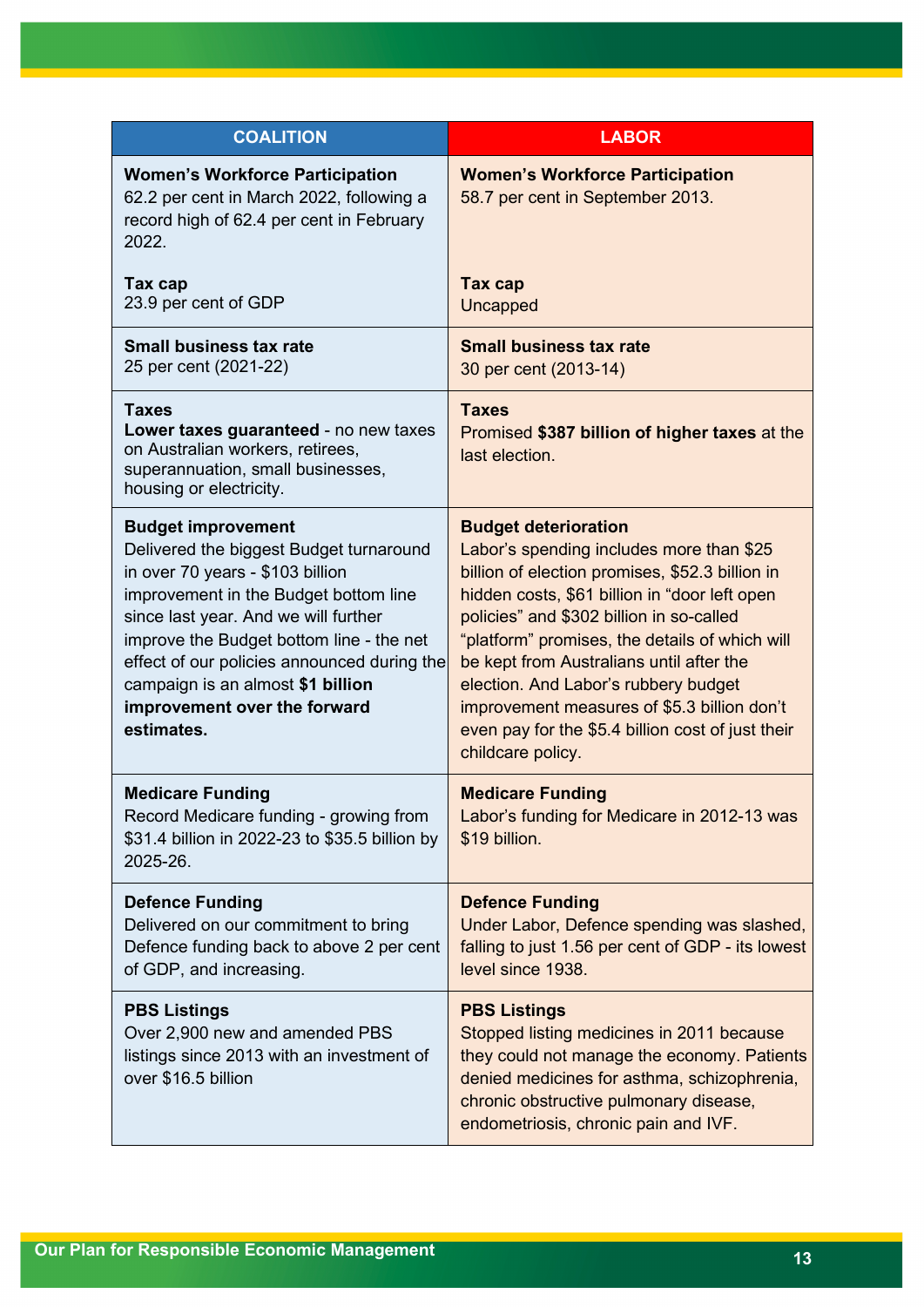# **Cost**

Coalition policy commitments will improve the Budget bottom line by almost \$1 billion over the forward estimates period.

| <b>Coalition Commitments</b>                                                                | 2022-23<br>\$m\$ | 2023-24<br>\$m\$ | 2024-25<br>\$m\$ | 2025-26<br>\$m\$ | <b>Total</b><br>$$m$ <sup>^</sup> | <b>Costing</b><br><b>Ref</b> |  |
|---------------------------------------------------------------------------------------------|------------------|------------------|------------------|------------------|-----------------------------------|------------------------------|--|
| <b>Agriculture, Water and the Environment</b>                                               |                  |                  |                  |                  |                                   |                              |  |
| Australia-Wide National<br>Institute for Forest<br>Products Innovation*                     | $-10.0$          | $-15.0$          | $-25.0$          | $-28.3$          | $-78.3$                           | <b>COA 001</b>               |  |
| <b>Enhancing Safety Across</b><br>Agriculture, Fisheries and<br><b>Forestry Communities</b> | $-1.5$           | $-2.5$           | $-2.8$           | $-3.3$           | $-10.0$                           | <b>COA 006</b>               |  |
| <b>Future Farmer Guarantee</b><br>Scheme                                                    | $-0.9$           | $-1.1$           | $-0.7$           | $-0.6$           | $-3.3$                            | <b>COA 007</b>               |  |
| Recreational Fishing and<br><b>Camping Facilities</b><br>Program - extension                | $-5.0$           | $-5.0$           | $-5.0$           | $-5.0$           | $-20.0$                           | <b>COA 008</b>               |  |
| Supporting Livestock and<br>Pasture Genetic<br>Resources                                    | $-1.5$           | $-2.5$           | $-2.6$           | $-1.6$           | $-8.2$                            | <b>COA 009</b>               |  |
| <b>Wine Export Grants</b>                                                                   | $-1.0$           | $-1.0$           | $-1.0$           | $-1.0$           | $-4.0$                            | <b>COA 035</b>               |  |
| <b>Cross Portfolio</b>                                                                      |                  |                  |                  |                  |                                   |                              |  |
| <b>Agency Resourcing</b>                                                                    | $+496.1$         | $+729.1$         | $+993.4$         | $+1,105.5$       | $+3,324.1$                        | <b>COA 036</b>               |  |
| <b>Defence</b>                                                                              |                  |                  |                  |                  |                                   |                              |  |
| Defence Industry<br>Pathways Program                                                        |                  |                  |                  |                  |                                   | <b>COA 019</b>               |  |
| <b>Education, Skills and Employment</b>                                                     |                  |                  |                  |                  |                                   |                              |  |
| <b>Technology Skills</b><br>Passport                                                        | $-2.5$           | $-2.5$           |                  |                  | $-5.0$                            | <b>COA 027</b>               |  |
| <b>Foreign Affairs and Trade</b>                                                            |                  |                  |                  |                  |                                   |                              |  |
| <b>Tourism Package</b>                                                                      | $-5.0$           | $-4.0$           | $-6.0$           | $-6.0$           | $-21.0$                           | <b>COA 022</b>               |  |
| <b>Health</b>                                                                               |                  |                  |                  |                  |                                   |                              |  |
| Allowah Children's<br>Hospital - Appeal                                                     | $-2.0$           |                  |                  |                  | $-2.0$                            | <b>COA 023</b>               |  |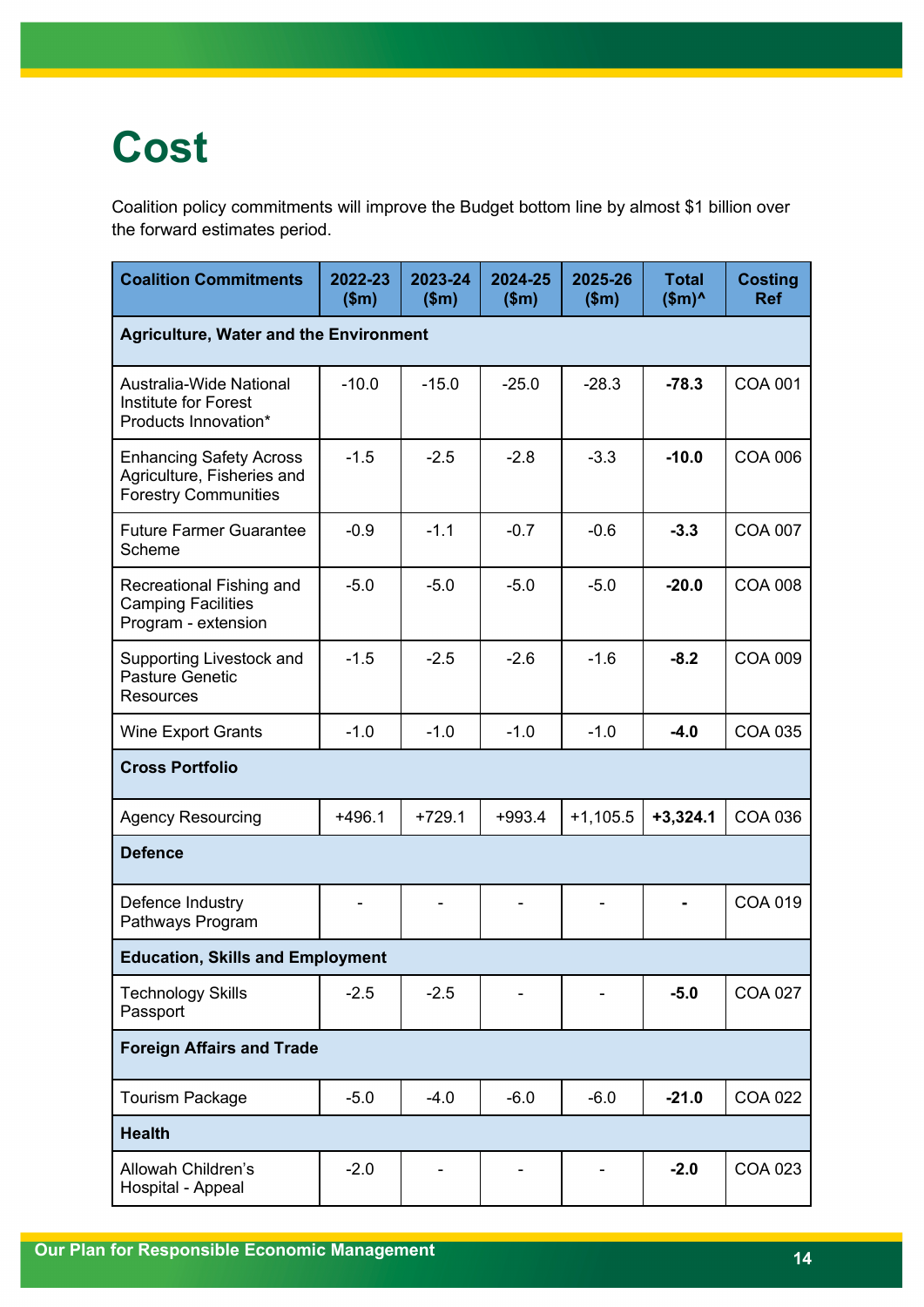| <b>Coalition Commitments</b>                                                              | 2022-23<br>\$m\$         | 2023-24<br>\$m\$ | 2024-25<br>\$m\$ | 2025-26<br>\$m\$ | <b>Total</b><br>$$m$ <sup>^</sup> | <b>Costing</b><br><b>Ref</b> |
|-------------------------------------------------------------------------------------------|--------------------------|------------------|------------------|------------------|-----------------------------------|------------------------------|
| Establishment of the<br><b>Bragg Comprehensive</b><br>Cancer Centre, South<br>Australia * | $-20.0$                  | $-15.0$          | $-15.0$          | $-13.5$          | $-63.5$                           | <b>COA 016</b>               |
| Establishment of a<br><b>Comprehensive Cancer</b><br>Centre, Queensland *                 | $-2.0$                   | $-13.0$          | $-80.0$          | $-90.0$          | $-185.0$                          | <b>COA 028</b>               |
| Expansion of the<br><b>Continuous Glucose</b><br>Monitoring Initiative                    | $-57.8$                  | $-64.7$          | $-71.8$          | $-78.9$          | $-273.1$                          | <b>COA 003</b>               |
| <b>Heart Centre for Children</b>                                                          | $-0.5$                   | $-0.8$           | $-1.5$           | $-1.5$           | $-4.3$                            | <b>COA 029</b>               |
| Mental Health - Additional<br>Funding                                                     |                          | $-13.0$          | $-10.8$          | $-9.0$           | $-32.8$                           | Note 3                       |
| Northern Tasmania<br><b>Palliative Care Centre</b>                                        | $\overline{\phantom{0}}$ | $-5.0$           | $-10.0$          | $-5.0$           | $-20.0$                           | <b>COA 017</b>               |
| <b>Perinatal Mental Health</b><br><b>Hubs</b>                                             | $-2.0$                   | $-7.5$           | $-8.3$           | $-7.9$           | $-25.6$                           | <b>COA 024</b>               |
| Reducing the PBS Co-<br>Payment                                                           | $-80.9$                  | $-152.1$         | $-158.9$         | $-166.3$         | $-558.1$                          | <b>COA 014</b>               |
| Regional Health Package                                                                   | $-19.5$                  | $-39.8$          | $-44.1$          | $-47.1$          | $-150.4$                          | <b>COA 025</b>               |
| <b>Rural Health and Medical</b><br>Training, Far North<br>Queensland                      | $-3.4$                   | $-6.3$           | $-7.1$           | $-8.2$           | $-25.0$                           | <b>COA 037</b>               |
| Sports Package                                                                            | $-6.6$                   | $-11.6$          | $-6.9$           |                  | $-25.1$                           | COA 032                      |
| Stay Afloat - Extension                                                                   | $-0.8$                   | $-0.8$           |                  |                  | $-1.5$                            | <b>COA 026</b>               |
| The Royal Children's<br>Hospital - Good Friday<br>Appeal                                  | $-2.0$                   |                  |                  |                  | $-2.0$                            | <b>COA 004</b>               |
| Type 1 Diabetes Family<br>Centre                                                          | $-0.3$                   | $-0.3$           | $-0.3$           |                  | $-0.9$                            | <b>COA 034</b>               |
| <b>Industry, Science, Energy and Resources</b>                                            |                          |                  |                  |                  |                                   |                              |
| <b>Business Energy Advice</b><br>Program                                                  | $-3.1$                   | $-6.9$           | $-4.7$           | $-3.2$           | $-17.9$                           | <b>COA 018</b>               |
| Nyrstar Electrolysis Plant<br>Expansion *                                                 |                          |                  | $-10.0$          | $-10.0$          | $-20.0$                           | <b>COA 011</b>               |
| <b>Powering Business</b>                                                                  | $-20.0$                  | $-40.0$          |                  |                  | $-60.0$                           | <b>COA 012</b>               |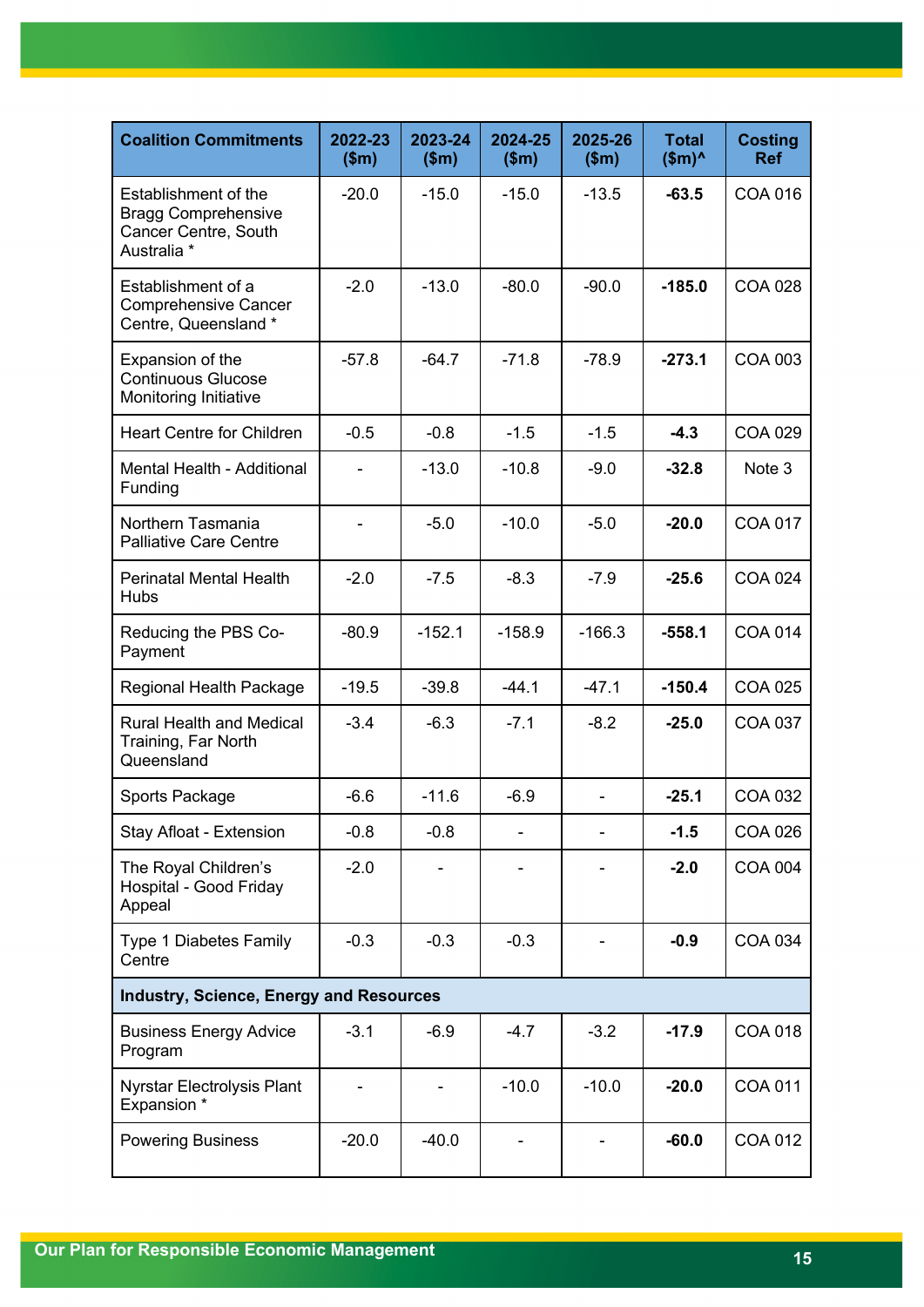| <b>Coalition Commitments</b>                                                                         | 2022-23<br>\$m\$ | 2023-24<br>\$m\$ | 2024-25<br>\$m\$ | 2025-26<br>\$m\$ | <b>Total</b><br>\$m) | <b>Costing</b><br><b>Ref</b> |
|------------------------------------------------------------------------------------------------------|------------------|------------------|------------------|------------------|----------------------|------------------------------|
| Infrastructure, Transport, Regional Development                                                      |                  |                  |                  |                  |                      |                              |
| Cairns Water Security -<br>Stage 1                                                                   |                  | $-10.0$          | $-43.8$          | $-53.8$          | $-107.5$             | <b>COA 002</b>               |
| Infrastructure Investment<br>Program - Additional<br>Funding *                                       |                  |                  |                  | $-50.0$          | $-50.0$              | Note 4                       |
| <b>Protecting Australians</b><br>Online                                                              | $-7.0$           | $-8.0$           | $-9.0$           | $-9.0$           | $-33.0$              | <b>COA 013</b>               |
| <b>Public Interest News</b><br><b>Gathering Program -</b><br><b>Additional Round</b>                 | $-10.0$          |                  |                  |                  | $-10.0$              | <b>COA 021</b>               |
| <b>Public Interest News</b><br><b>Gathering Program -</b><br>Multicultural                           | $-5.0$           |                  |                  |                  | $-5.0$               | COA 031                      |
| <b>Social Services</b>                                                                               |                  |                  |                  |                  |                      |                              |
| <b>Freezing Deeming Rates</b><br>for Two Years                                                       |                  |                  |                  |                  |                      | <b>COA 020</b>               |
| <b>Incentivising Pensioners</b><br>to Downsize                                                       | $-9.3$           | $-17.9$          | $-16.7$          | $-17.6$          | $-61.5$              | <b>COA 030</b>               |
| Increasing the Income<br>Threshold for the<br><b>Commonwealth Seniors</b><br><b>Health Care Card</b> | $-16.4$          | $-16.7$          | $-18.1$          | $-19.3$          | $-70.5$              | <b>COA 010</b>               |
| <b>Treasury</b>                                                                                      |                  |                  |                  |                  |                      |                              |
| <b>DGR Status - Wendy</b><br>Whiteley's Secret Garden                                                |                  |                  |                  | $-0.1$           | $-0.1$               | <b>COA 005</b>               |
| Super Home Buyer<br><b>Scheme and Downsizer</b><br>Contributions                                     | $-100.0$         | $-68.2$          | $-72.5$          | $-80.3$          | $-321.0$             | COA 033                      |
| <b>Veterans' Affairs</b>                                                                             |                  |                  |                  |                  |                      |                              |
| Veterans Package                                                                                     | $-21.0$          | $-28.7$          | $-18.5$          | $-3.2$           | $-71.4$              | <b>COA 015</b>               |
| <b>Total impact on</b><br>underlying cash ^                                                          | $+79.2$          | $+169.4$         | $+342.6$         | $+385.8$         | $+977.0$             |                              |

^ Totals may not add due to rounding.

\* Denotes funding that terminates outside the forward estimates, for further detail see <https://www.electioncostings.gov.au/>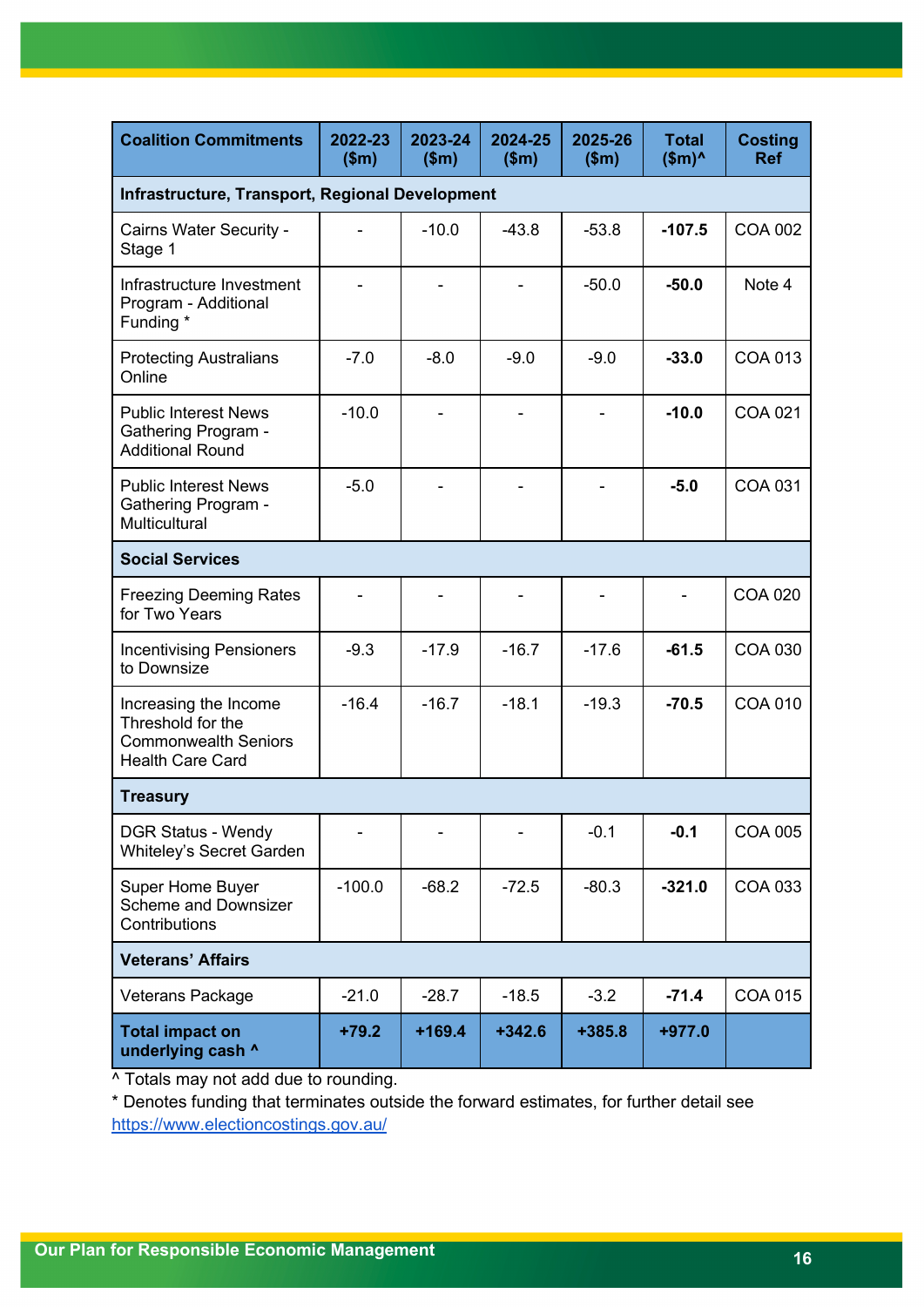Notes:

- 1. The Coalition has committed unallocated funds including from within the following programs: Community Development Grants Program, Energy Security and Regional Development Plan, Environment Restoration Fund, Infrastructure Investment Program, Regional Accelerator Program; Safer Communities Program, Strong and Resilient Communities Program.
- 2. The Coalition has reallocated unallocated funds from within the Infrastructure Investment Program to the Community Development Grants Program and unallocated funds from within the Regional Accelerator Program to the Northern Australia Development Program.
- 3. The Coalition has committed unallocated funds and provided additional funding to the Mental Health & Suicide Prevention Plan.
- 4. The Coalition has committed additional funds to the Infrastructure Investment Program in 2025-26 and in the medium term. Major Coalition Infrastructure Commitments are outlined in further detail in the table below.
- 5. The Coalition has committed to undertake the following from within existing departmental resources:
	- accelerate the release of land at Ginninderra, ACT under the CSIRO Property Plan.
	- establish a taskforce to examine insurance availability and pricing in the resources industry from within existing departmental resources.
	- undertake a review of Australia's sovereign merchant capacity
	- work with stakeholders on the design of amending the criteria for the Home Equity Access Scheme/Pension Loans Scheme to allow pensioners who live in regulated retirement communities to have access to the scheme.
- 6. The Coalition has committed to undertake the following legislative processes which are expected to have minor or unquantifiable revenue impacts:
	- enact regulation to carry over unused exploration credits for the Junior Minerals Exploration Incentive from 2020-21 to 2021-22.
	- pass legislation to double the maximum penalties that courts can apply under the *Building and Construction Industry (Improving Productivity) Act 2016*.
	- pass legislation to ensure foreign criminals face the cost of their own immigration detention.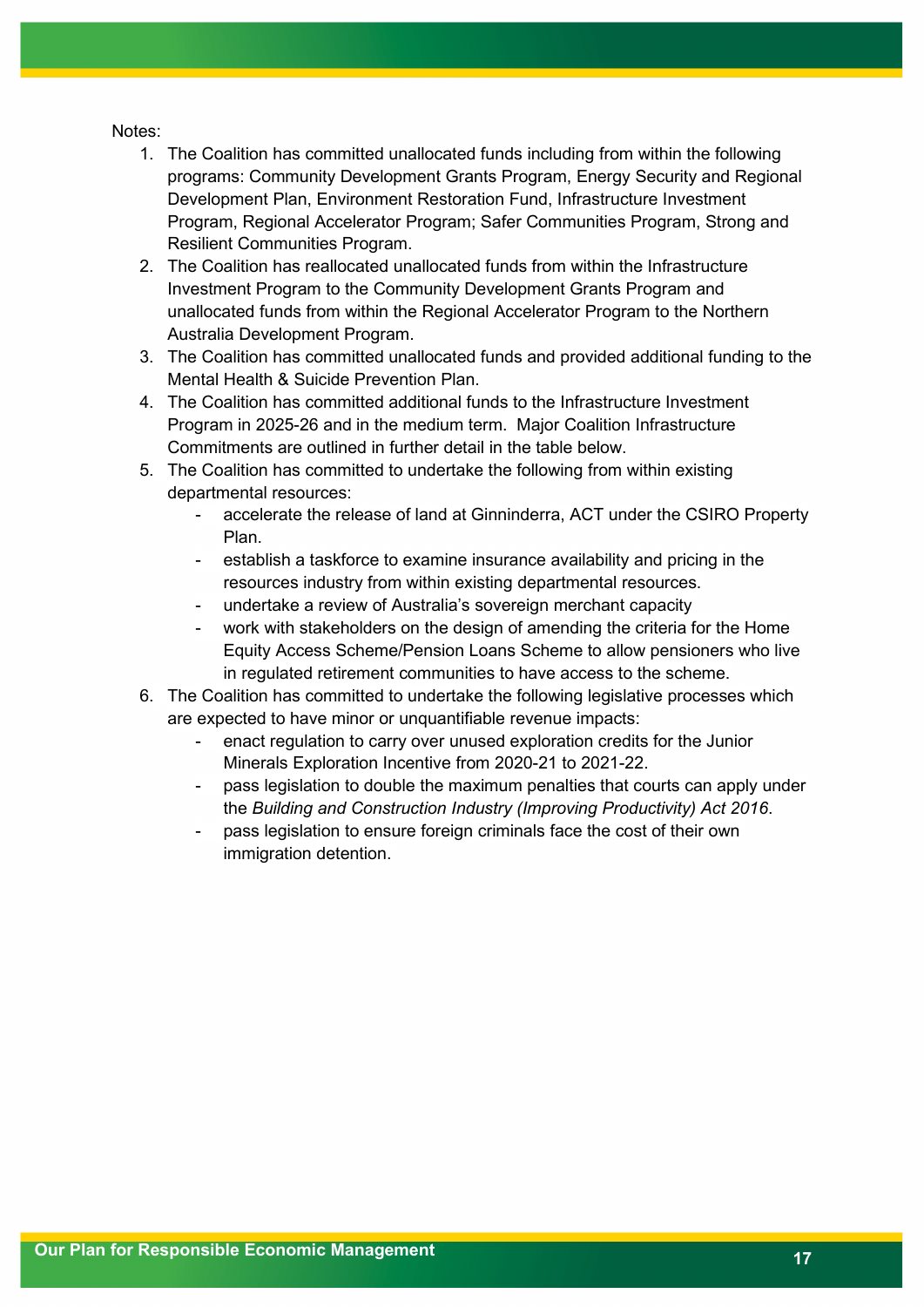| Major Coalition Infrastructure Commitments^               | 2022-23 to<br>2025-26 (\$m) | <b>Total Coalition</b><br><b>Commitment</b><br>\$m\$ |
|-----------------------------------------------------------|-----------------------------|------------------------------------------------------|
| Barwon Heads Road Upgrade - Stage 2                       | $-70.0$                     | $-200.0$                                             |
| North Bundaberg Flood Evacuation Route                    | $-60.0$                     | $-60.0$                                              |
| M1 Pacific Motorway Exit 38 Interchange Upgrade, Yatala   | $-55.0$                     | $-55.0$                                              |
| Epping Bridge Upgrade, Epping                             | $-45.0$                     | $-110.0$                                             |
| Better, Safer Roads across the Central Coast              | $-40.0$                     | $-40.0$                                              |
| Better, Safer Roads across the Shoalhaven                 | $-40.0$                     | $-40.0$                                              |
| MR358 Upgrade, Merriwa - Willow Tree                      | $-38.6$                     | $-38.6$                                              |
| Nowra Bypass Strategic Business Case and Planning         | $-32.0$                     | $-32.0$                                              |
| Upgrading Intersections in Gungahlin                      | $-30.0$                     | $-30.0$                                              |
| Better, Safer Roads across South-West Victoria            | $-27.8$                     | $-27.8$                                              |
| Newmarket Road Intersection Upgrades, Windsor & Wilston   | $-22.6$                     | $-22.6$                                              |
| Whitfords Avenue and Gnangara Road Alignment, Wangara     | $-20.0$                     | $-20.0$                                              |
| Buchanan Road Upgrade, Morayfield                         | $-15.0$                     | $-100.0$                                             |
| Lorne Road Upgrade, Kew - Comboyne                        | $-15.0$                     | $-15.0$                                              |
| Better, Safer Roads across the Yarra Ranges               | $-14.8$                     | $-14.8$                                              |
| Better, Safer Roads across the Blue Mountains             | $-12.6$                     | $-12.6$                                              |
| Old Gympie Road Upgrade, Dakabin                          | $-11.8$                     | $-11.8$                                              |
| Better, Safer Roads across the Hawkesbury                 | $-11.2$                     | $-11.2$                                              |
| Kuranda Range Road Upgrade - Business Case                | $-11.0$                     | $-11.0$                                              |
| Five Ways Intersection Upgrade, Warrandyte South          | $-10.0$                     | $-10.0$                                              |
| Better, Safer Roads across the Mornington Peninsula       | $-10.0$                     | $-10.0$                                              |
| Milton Road & Croydon Street Intersection Upgrade, Milton | $-9.5$                      | $-9.5$                                               |
| Better, Safer Roads across the Macedon Ranges             | $-8.5$                      | $-8.5$                                               |
| Hill Road Upgrade, Wentworth Point                        | $-8.5$                      | $-8.5$                                               |
| Fig Tree Pocket Road Upgrade, Fig Tree Pocket             | $-6.0$                      | $-6.0$                                               |
| Sealing Roads to Dixons Long Point Crossing, Ullamalla    | $-5.0$                      | $-5.0$                                               |

^ Infrastructure commitments greater than \$5.0 million.